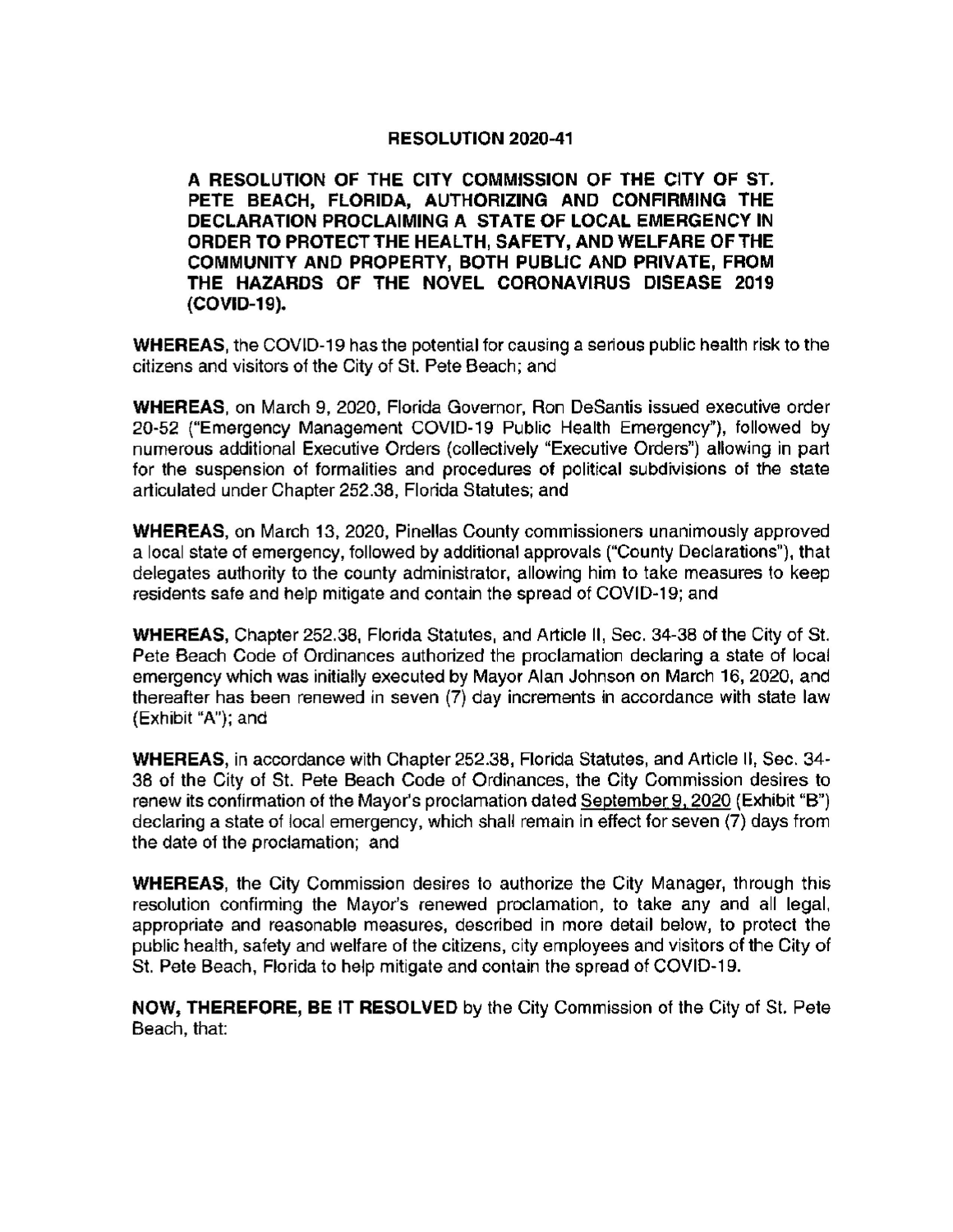Section One: The above recitals and attached exhibits are true and correct and are incorporated herein by reference.

Section Two: COVID-19 poses a serious threat to the residents of the City of St. Pete Beach and the Mayor's renewed proclamation declaring a State of Local Emergency executed on September 9, 2020 is necessary and is hereby confirmed and shall be in effect for all territory within the corporate boundaries of the City of St. Pete Beach for seven (7) days in accordance with state law and the City's code of ordinances.

Section Three: The City Commission authorizes the City Manager of the City of St. Pete Beach to take any and all legal, appropriate and reasonable measures ("Emergency Measures") to protect the public health, safety and welfare of the citizens, city employees and visitors of the City of St. Pete Beach, Florida to help mitigate and contain the spread of COVID-19, including but not limited to the actions listed in

- a) Sec. 34-38, St. Pete Beach Code of Ordinance;
- bj 252.38, Florida Statute; and
- c) Resolution 2020-13, as amended.

Section Four: Such Emergency Measures entrusted to the City Manager include the duties and responsibilities required of him by the City's charter, code, and other laws, policies, rules, and regulations.

BE IT FURTHER RESOLVED THAT the enforcement of the provisions of this Resolution and the associated proclamation shall be in effect until terminated or expiration in accordance with State law.

Passed this 9<sup>th</sup> day of September 2020 by the City Commission of the City of St. Pete Beach, Florida.

Alan Johnson, Mayor

ATTEST:

Amber LaRowe, City Clerk

APPROVED AS TO FORM AND CORRECTNESS:

r

Andrew Dickman, City Attorney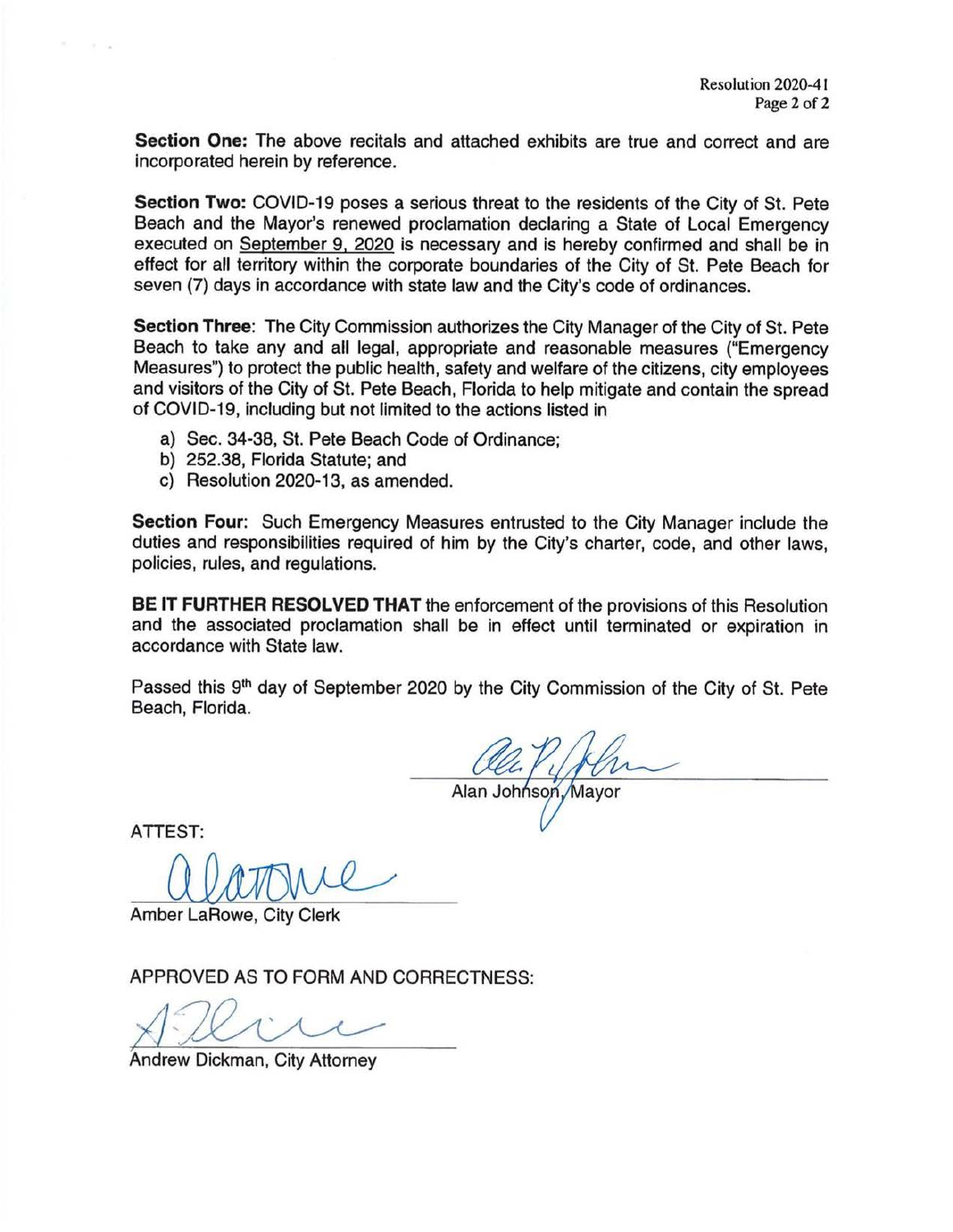

## RENEWED PROCLAMATION DECLARING STATE OF LOCAL EMERGENCY September 9, 2020

WHEREAS, the COVID-19 has the potential for causing a serious public health risk to the citizens and visitors of the City of St. Pete Beach; and

WHEREAS, on March 9, 2020, Florida Governor, Ron DeSantis issued executive order 20-52 Emergency Management COVID- 19 Public Health Emergency"), followed by numerous additional Executive Orders (collectively "Executive Orders") allowing in part for the suspension of formalities and procedures of political subdivisions of the state articulated under section 252. 38, Florida Statutes; and

WHEREAS, on March 13, 2020, Pinellas County commissioners unanimously approved a local state of emergency, followed by additional approvals (" County Declarations"), that delegates authority to the county administrator, allowing him to take measures to keep residents safe and help mitigate and contain the spread of COVID-19; and

WHEREAS, Chapter 252.38, Florida Statutes, and Article II, Sec. 34-38 of the City of St. Pete Beach Code of Ordinances authorized the proclamation declaring a state of local emergency which was initially executed by the undersigned on March 15, 2020, was confirmed by the City Commission by Resolution Number 2020-07, and successively renewed as the State of Local Emergency every seven (7) days thereafter, and is in effect for seven (7) days in accordance with state law; and

WHEREAS, even though both the Governor of the State of Florida and the Pinellas Board of County Commissioners have issued orders and initiated Phase Two of a gradual reopening for normal activities; there remains a necessity for emergency directives in the city; and

WHEREAS, in accordance with Chapter 252.38, Florida Statutes, and Article II, Sec. 34-38 of the City of St. Pete Beach Code of Ordinances, l desire to renew the proclamation declaring a state of local emergency, which shall be submitted to the City Commission for confirmation.